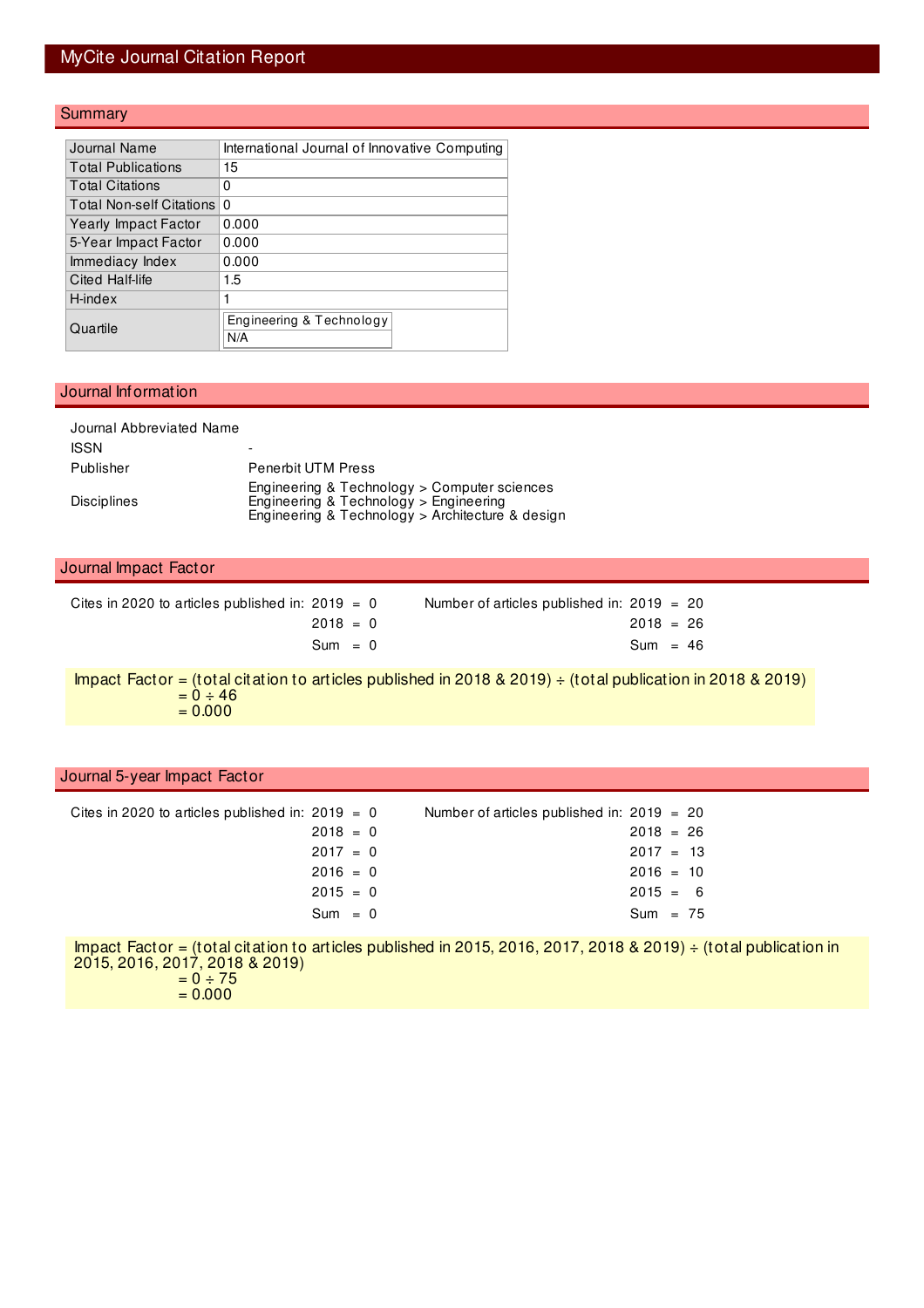#### Journal Citation

| Total Cites 0  |              |  |
|----------------|--------------|--|
| Self Cites     | $ 0(100\%) $ |  |
|                |              |  |
|                |              |  |
| Self citation  |              |  |
| Other citation |              |  |
|                |              |  |
|                |              |  |
|                |              |  |
|                |              |  |
|                |              |  |
|                |              |  |
|                |              |  |
|                |              |  |
|                |              |  |
|                |              |  |

### Journal Immediacy Index

Cites in 2020 to articles published in 2020 0 Number of articles published in 2020 15

Immediacy Index  $=$  (total citation to articles published in 2020)  $\div$  (total publication in 2020)  $= 0 \div 15$  $= 0.000$ 

#### Journal Cited Half-life

| Year                         | 2020 2019 2018 |        | 2017 | 2016 | 2015 | 2014 | 2013 | 2012 | 2011 | 2010-all                                                                     |
|------------------------------|----------------|--------|------|------|------|------|------|------|------|------------------------------------------------------------------------------|
| Citation                     |                |        |      |      |      |      |      |      |      |                                                                              |
| Cumulative Citation %   0.00 | 0.00           | 100.00 |      |      |      |      |      |      |      | $\mid$ 100.00   100.00   100.00   100.00   100.00   100.00   100.00   100.00 |